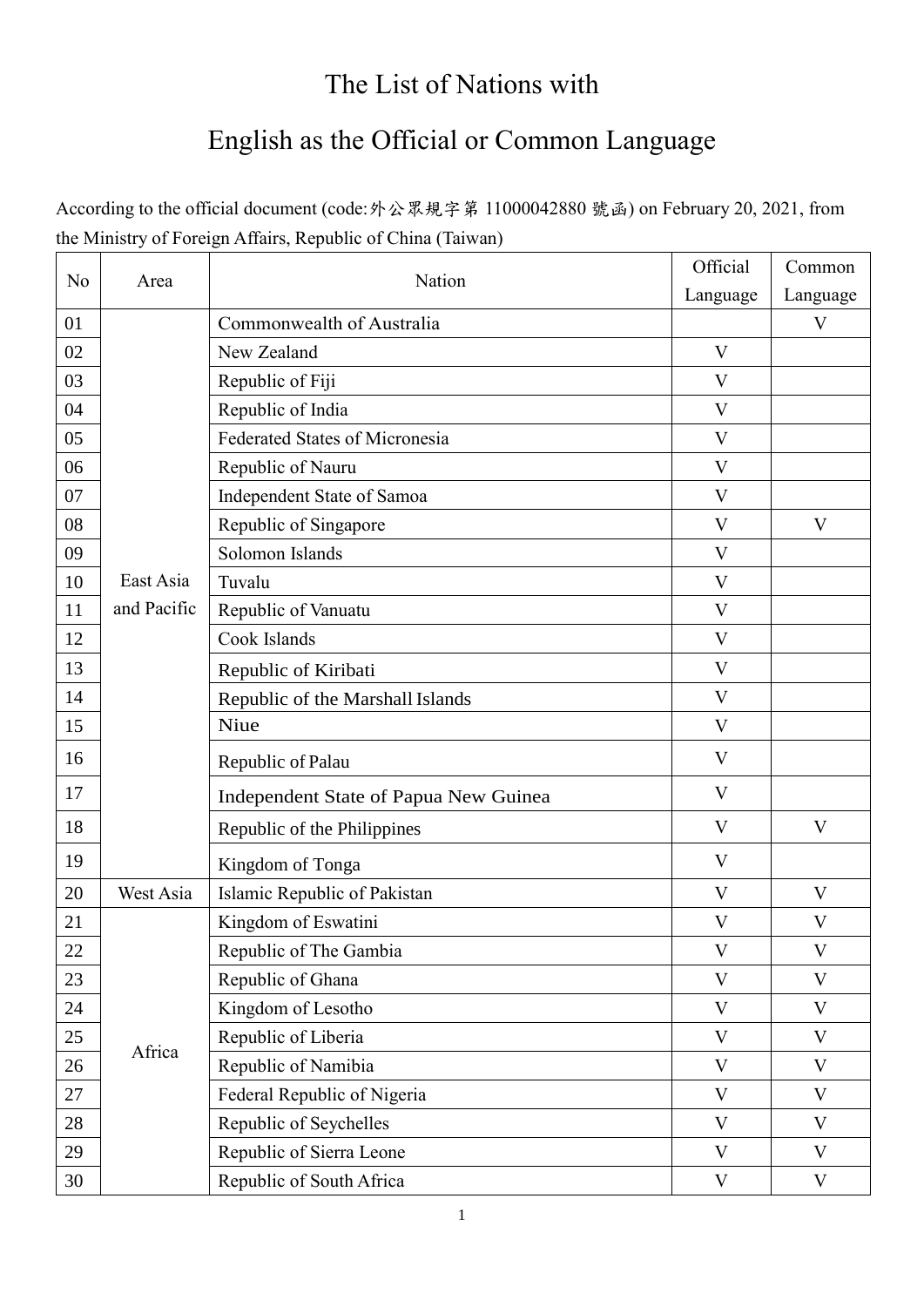| No | Area      | Nation                                               | Official     | Common       |
|----|-----------|------------------------------------------------------|--------------|--------------|
|    |           |                                                      | Language     | Language     |
| 31 |           | Republic of South Sudan                              | $\mathbf{V}$ | $\mathbf{V}$ |
| 32 |           | Republic of Zambia                                   | $\rm V$      | $\mathbf{V}$ |
| 33 |           | Republic of Zimbabwe                                 | $\rm V$      | $\mathbf{V}$ |
| 34 |           | Republic of Botswana                                 | $\rm V$      | V            |
| 35 |           | Republic of Cameroon                                 | V            | V            |
| 36 |           | Republic of Kenya                                    | V            | V            |
| 37 |           | Republic of Malawi                                   | V            | $\mathbf V$  |
| 38 |           | Republic of Rwanda                                   | $\rm V$      | V            |
| 39 |           | Republic of the Sudan                                | V            | V            |
| 40 |           | Republic of Uganda                                   | $\mathbf{V}$ | $\mathbf{V}$ |
| 41 |           | United Republic of Tanzania                          | V            | $\mathbf{V}$ |
| 42 |           | Federal Republic of Somalia                          | $\mathbf{V}$ | V            |
| 43 |           | Republic of Somaliland                               | V            | $\mathbf{V}$ |
| 44 |           | Republic of Mauritius                                | $\mathbf{V}$ | $\mathbf{V}$ |
| 45 |           | State of Eritrea                                     | $\rm V$      | $\mathbf{V}$ |
| 46 |           | Republic of Ireland                                  | V            | V            |
| 47 | Europe    | United Kingdom of Great Britain and Northern Ireland | V            | V            |
| 48 |           | Republic of Malta                                    | V            | V            |
| 49 | North     | Canada                                               | V            | V            |
| 50 | America   | United States of America                             | V            | V            |
| 51 |           | <b>Barbados</b>                                      | V            | V            |
| 52 |           | Belize                                               | V            |              |
| 53 |           | Antigua and Barbuda                                  | $\mathbf{V}$ |              |
| 54 |           | Commonwealth of The Bahamas                          | V            |              |
| 55 | Latin     | Commonwealth of Dominica                             | V            |              |
| 56 | America   | Grenada                                              | V            |              |
| 57 | and       | Cooperative Republic of Guyana                       | $\mathbf{V}$ |              |
| 58 | Caribbean | Jamaica                                              | $\mathbf{V}$ |              |
| 59 |           | Federation of Saint Christopher and Nevis            | $\mathbf{V}$ |              |
| 60 |           | Saint Lucia                                          | V            |              |
| 61 |           | Saint Vincent and the Grenadines                     | V            |              |
| 62 |           | Republic of Trinidad and Tobago                      | $\mathbf V$  |              |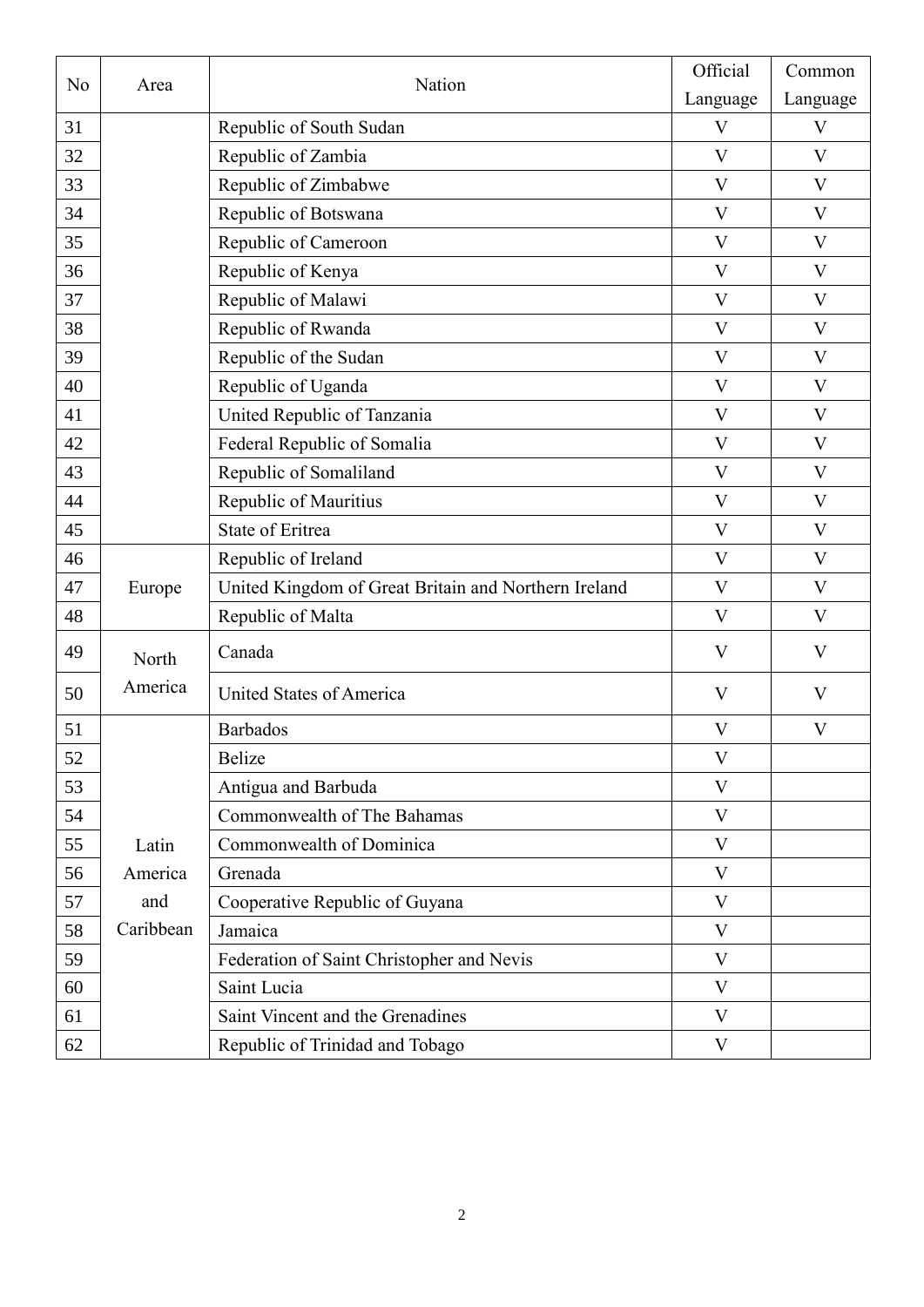## 官方語言及通用語言為英語之國家名單一覽表

依據中華民國外交部民國 110 年 2 月 20 日外公眾規字第 11000042880 號函

| 序<br>號 | 地區   | 國家                                                  | 官方語言         | 通用語言 |
|--------|------|-----------------------------------------------------|--------------|------|
| 01     |      | 澳大利亞聯邦 Commonwealth of Australia                    |              | V    |
| 02     |      | 紐西蘭 New Zealand                                     | $\rm V$      |      |
| 03     |      | 斐濟共和國 Republic of Fiji                              | V            |      |
| 04     |      | 印度共和國 Republic of India                             | V            |      |
| 05     |      | 密克羅尼西亞聯邦 Federated States of Micronesia             | V            |      |
| 06     |      | 諾魯共和國 Republic of Nauru                             | V            |      |
| 07     |      | 薩摩亞獨立國 Independent State of Samoa                   | V            |      |
| 08     |      | 新加坡共和國 Republic of Singapore                        | V            | V    |
| 09     |      | 索羅門群島 Solomon Islands                               | $\rm V$      |      |
| 10     |      | 吐瓦魯 Tuvalu                                          | $\rm V$      |      |
| 11     | 亞太地區 | 萬那杜共和國 Republic of Vanuatu                          | $\rm V$      |      |
| 12     |      | 庫克群島 (自治政府) Cook Islands                            | $\rm V$      |      |
| 13     |      | 吉里巴斯共和國 Republic of Kiribati                        | $\rm V$      |      |
| 14     |      | 馬紹爾群島共和國 Republic of the Marshall Islands           | V            |      |
| 15     |      | 紐埃(自治政府) Niue                                       | V            |      |
| 16     |      | 帛琉共和國 Republic of Palau                             | V            |      |
| 17     |      | 巴布亞紐幾內亞獨立國 Independent State of Papua<br>New Guinea | V            |      |
| 18     |      | 菲律賓共和國 Republic of the Philippines                  | V            | V    |
| 19     |      | 東加王國 Kingdom of Tonga                               | $\rm V$      |      |
| 20     | 西亞地區 | 巴基斯坦伊斯蘭共和國 Islamic Republic of Pakistan             | V            | V    |
| 21     |      | 史瓦帝尼王國(原「史瓦濟蘭王國」)Kingdom of<br>Eswatini             | V            | V    |
| 22     |      | 甘比亞共和國 Republic of The Gambia                       | $\rm V$      | V    |
| 23     |      | 迦納共和國 Republic of Ghana                             | $\rm V$      | V    |
| 24     |      | 賴索托王國 Kingdom of Lesotho                            | $\rm V$      | V    |
| 25     | 非洲地區 | 賴比瑞亞共和國 Republic of Liberia                         | $\mathbf{V}$ | V    |
| 26     |      | 納米比亞共和國 Republic of Namibia                         | $\mathbf{V}$ | V    |
| 27     |      | 奈及利亞聯邦共和國 Federal Republic of Nigeria               | V            | V    |
| 28     |      | 塞席爾共和國 Republic of Seychelles                       | V            | V    |
| 29     |      | 獅子山共和國 Republic of Sierra Leone                     | V            | V    |
| 30     |      | 南非共和國 Republic of South Africa                      | V            | V    |